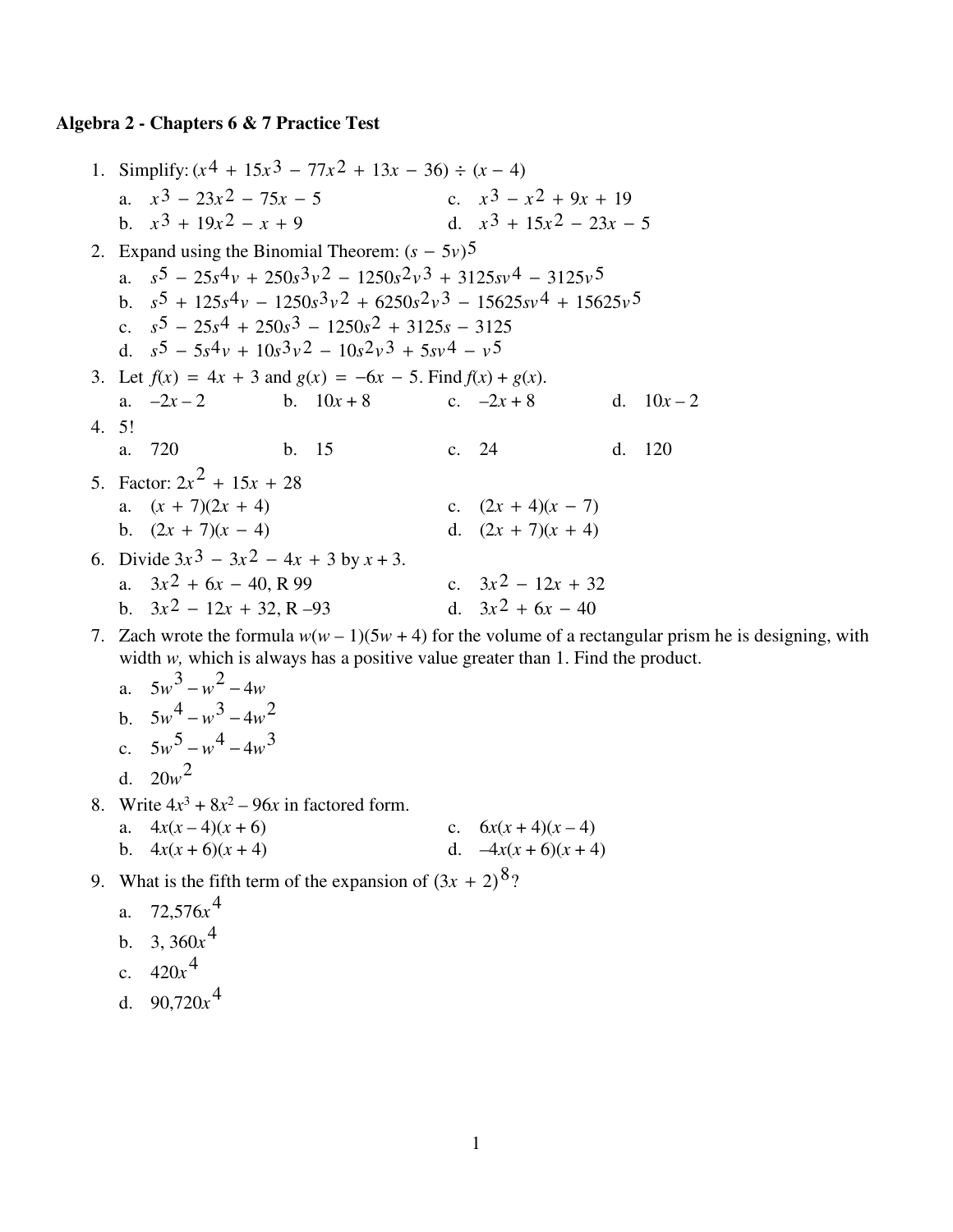

- - $a. -1$
	- $b. 1$
	- c.  $-10x$
	- d.  $10x$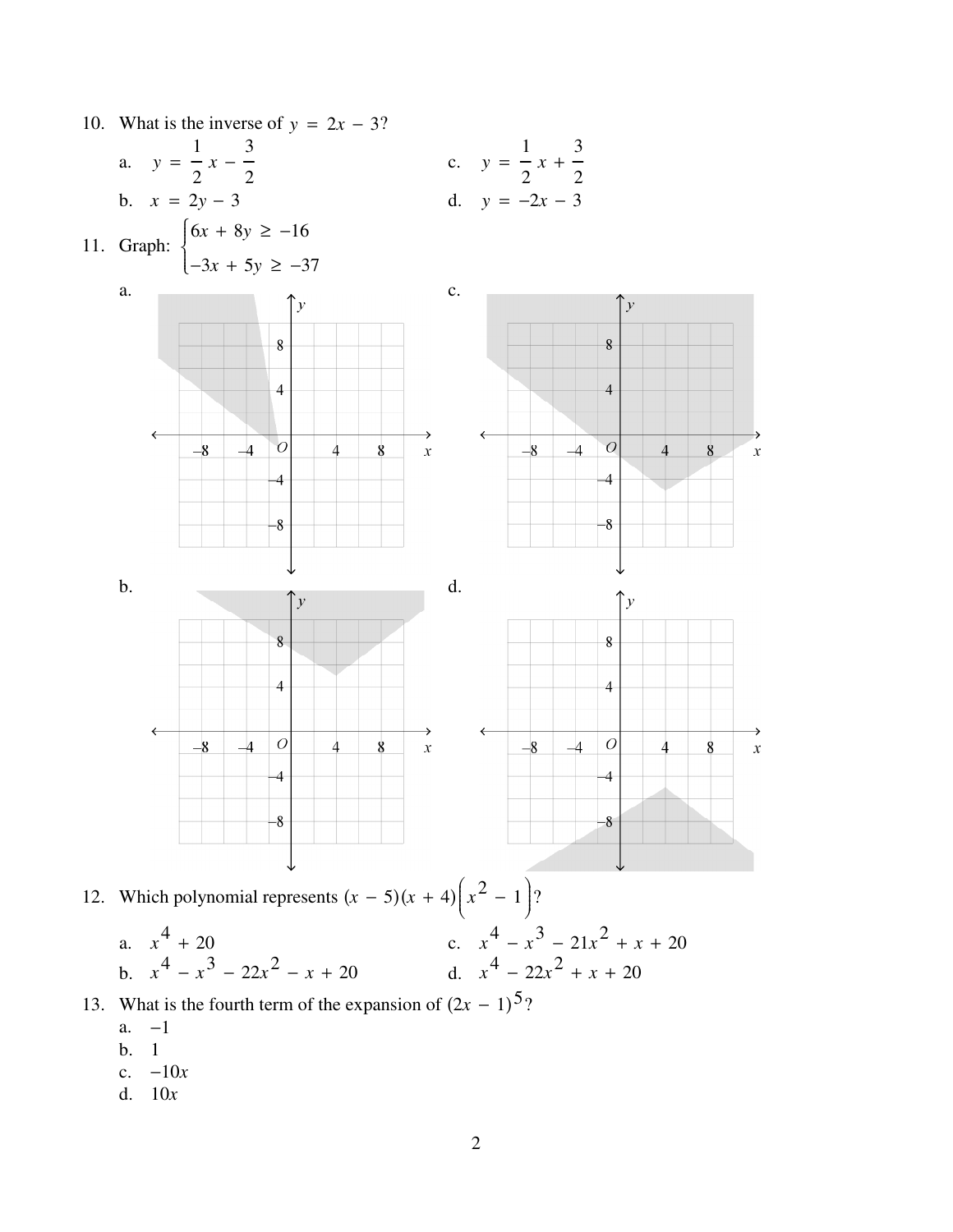

| a. 3                                        | c. 15      |
|---------------------------------------------|------------|
| b. 360                                      | d. 30      |
| 17. Solve: $3 3x + 4  - 7 = 5$              |            |
| a. $x = 0$ or $x = -2\frac{2}{3}$           |            |
| b. $x = \frac{8}{9}$ or $x = 0$             |            |
| c. $x = \frac{8}{9}$ or $x = -2\frac{2}{3}$ |            |
| d. $x = \frac{8}{9}$ or $x = -2\frac{2}{3}$ |            |
| 18. Solve: $x^2 + 18x + 81 = 25$            |            |
| a. -4, 4                                    | b. 14, 4   |
| b. 14, 4                                    | c. -4, -14 |

3

9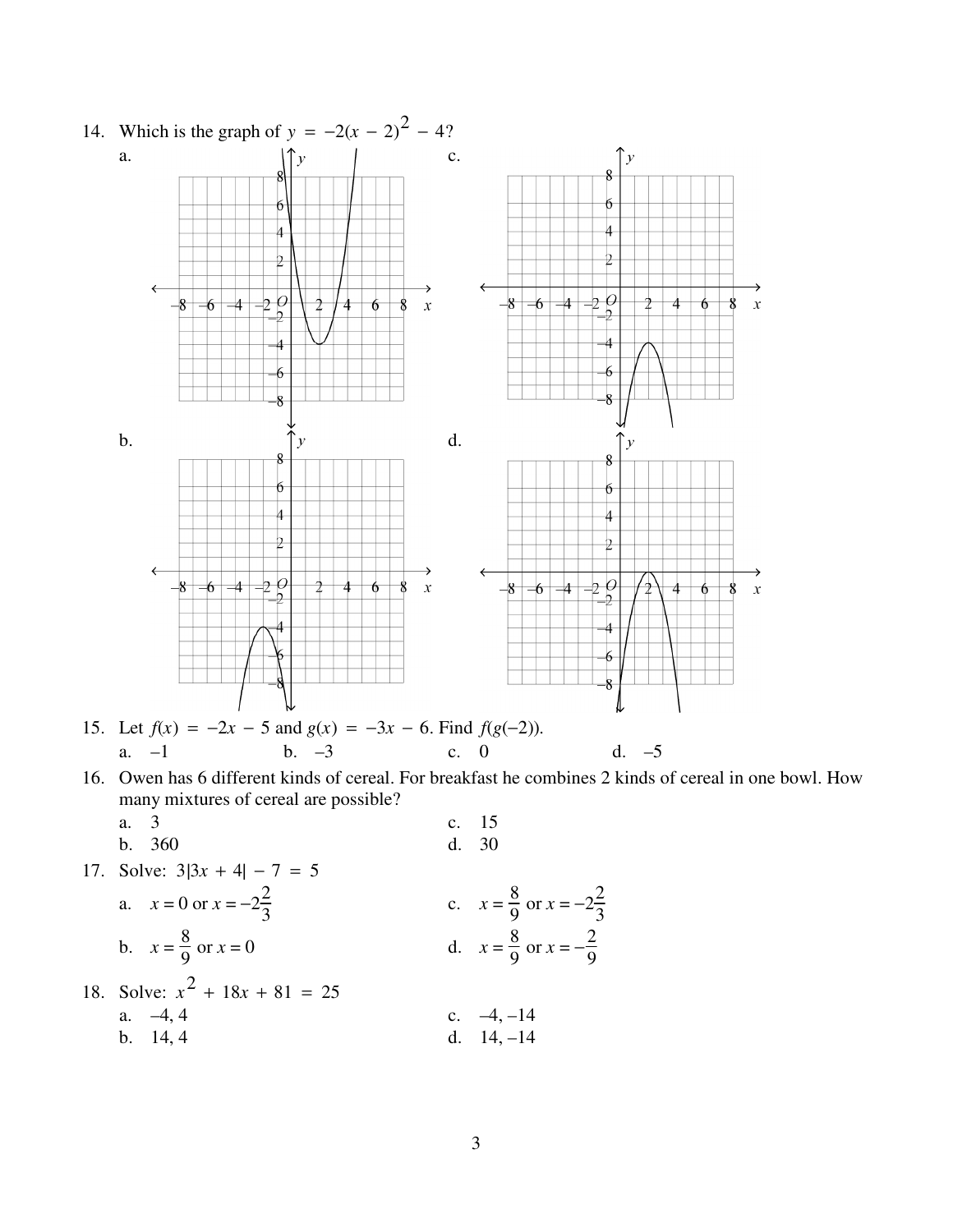| 19. Simplify: $(2 - 5i) - (3 + 4i)$                                                                                                                     |                |                                                                                                           |
|---------------------------------------------------------------------------------------------------------------------------------------------------------|----------------|-----------------------------------------------------------------------------------------------------------|
| a. $-10i$                                                                                                                                               |                | c. $1 + 9i$                                                                                               |
| b. $5 - i$                                                                                                                                              |                | d. $-1 - 9i$                                                                                              |
| 20. Factor: $27x^3 - 64$                                                                                                                                |                |                                                                                                           |
| a. $(3x + 4)\left(9x^2 - 12x + 16\right)$                                                                                                               |                | c. $(3x-4)^3$                                                                                             |
| b. $(3x-4)(3x+4)^2$                                                                                                                                     |                | d. $(3x-4)\left(9x^2+12x+16\right)$                                                                       |
| 21. $9P_4$                                                                                                                                              |                |                                                                                                           |
| a. $3,024$<br>b.9                                                                                                                                       |                | c. 126<br>362,880<br>d.                                                                                   |
| 22. Solve: $-3x^2 + 7x = -5$                                                                                                                            |                |                                                                                                           |
| a. $\frac{7}{3} \pm \frac{\sqrt{67}}{3}$                                                                                                                |                | c. $-\frac{7}{3} \pm \frac{\sqrt{109}}{3}$                                                                |
| b. $-\frac{7}{6} \pm \frac{\sqrt{22}}{6}$                                                                                                               |                | d. $\frac{7}{6} \pm \frac{\sqrt{109}}{6}$                                                                 |
| 23. A pizza restaurant offers 8 toppings. How many 4-topping pizzas are possible?                                                                       |                |                                                                                                           |
| 24<br>a.                                                                                                                                                |                | c. $70$                                                                                                   |
| 1680<br>b.                                                                                                                                              | d.             | 2520                                                                                                      |
| 24. A manufacturer of shipping boxes has a box shaped like a cube. The side length is<br>$5a + 4b$ . What is the volume of the box in terms of a and b? |                |                                                                                                           |
| $125a^3 - 300a^2b + 240ab^2 - 64b^3$ c. $125a^3 + 300a^2b + 240ab^2 + 64b^3$                                                                            |                |                                                                                                           |
| b. $a^3 - 3a^2b + 3ab^2 - b^3$                                                                                                                          |                | d. $a^3 + 3a^2b + 3ab^2 + b^3$                                                                            |
|                                                                                                                                                         |                |                                                                                                           |
| 25. Solve: $\begin{cases} x - 3y - z = -9 \\ -2x + y + 2z = 3 \end{cases}$                                                                              |                |                                                                                                           |
|                                                                                                                                                         |                |                                                                                                           |
| $2x + y + 3z = 8$                                                                                                                                       |                |                                                                                                           |
| a. $(1,3,1)$ b. $(1,3,-1)$ c. $(-1,3,1)$ d. $(1,-3,1)$                                                                                                  |                |                                                                                                           |
|                                                                                                                                                         |                | 26. There are 6 people on the ballot for regional judges. Voters can vote for any 4. Voters can choose to |
| vote for $0, 1, 2, 3$ , or 4 judges. In how many different ways can a person vote?<br>b. 57<br>a. 6                                                     |                | c. 15<br>d. 5                                                                                             |
|                                                                                                                                                         |                | 27. Verne has 7 math books to line up on a shelf. Jenny has 5 English books to line up on a shelf. In how |
| many more orders can Verne line up his books than Jenny?                                                                                                |                |                                                                                                           |
| b. 120<br>4,920<br>a.                                                                                                                                   |                | c. 20<br>d. $5,040$                                                                                       |
|                                                                                                                                                         |                | 28. There are 10 students participating in a spelling bee. In how many ways can the students who go       |
| first and second in the bee be chosen?                                                                                                                  |                |                                                                                                           |
| 3,628,800 ways<br>a.                                                                                                                                    | $\mathbf{c}$ . | 90 ways                                                                                                   |
| 1 way<br>b.                                                                                                                                             | d.             | 45 ways                                                                                                   |

 $\overline{4}$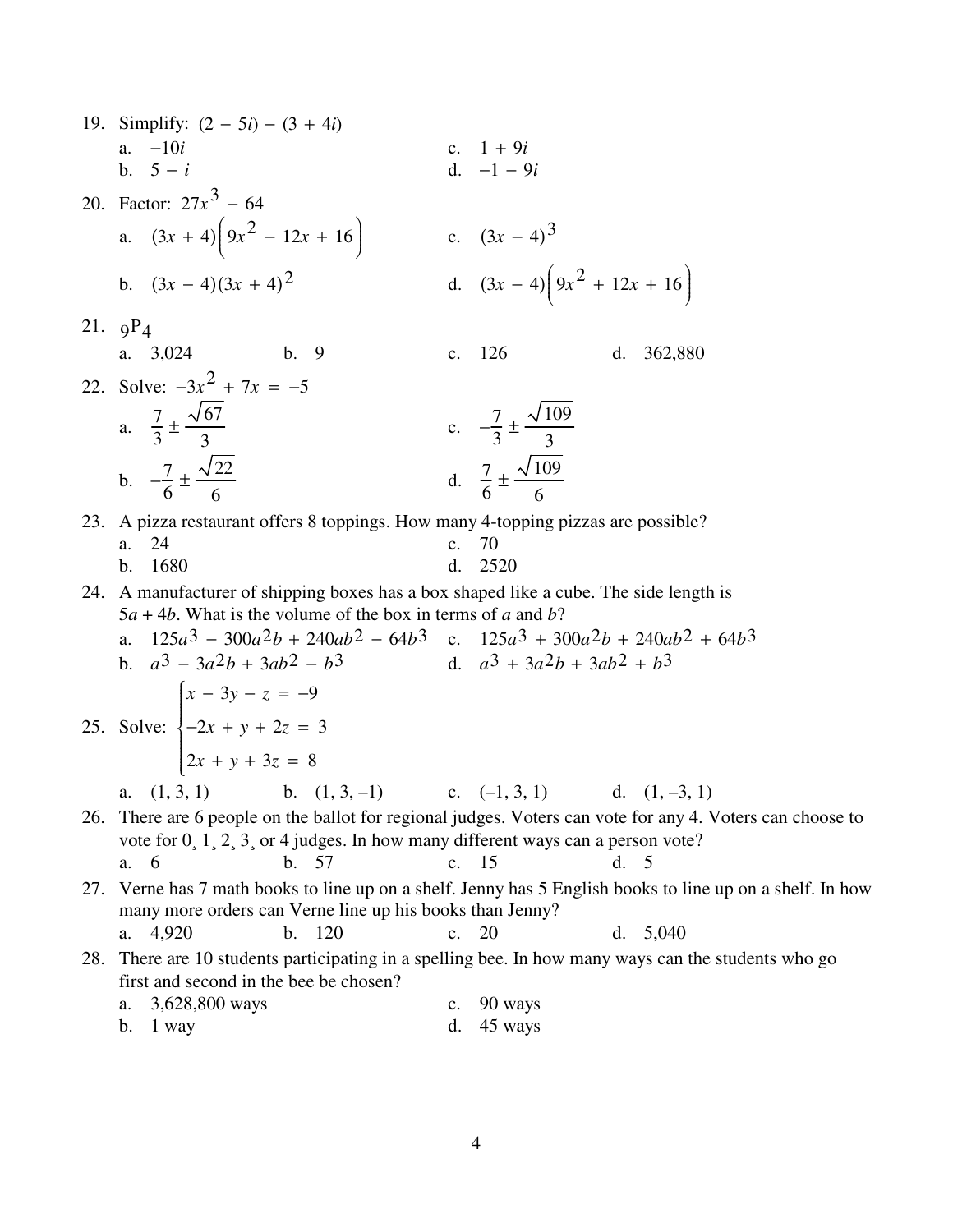29. Five friends get together one morning to play racquetball. There is only one racquetball court. How many different one-on-one matches are possible for the first match?

 $d. 5$ 

- a. 5  $\mathbf{c}$ .  $\overline{10}$  $b. 20$ 120  $\mathbf{d}$ .
- 30. In how many ways can 3 singers be selected from 5 who came to an audition?
- $\mathbf{a}$ . 10  $b. 60$  $\mathbf{c}$ .  $\overline{1}$ 31. Simplify:  $(6 - 2i)(5 + i)$ a.  $30 - 2i$ c.  $30 - 4i$ b.  $32 - 4i$ d.  $28 - 4i$ 32. Solve:  $3x^2 = 21$ a.  $\sqrt{7}, -\sqrt{7}$ c.  $\sqrt{7}$ d.  $\frac{-\sqrt{21}}{2}$ ,  $\frac{\sqrt{21}}{2}$ 
	- b.  $-\sqrt{7}$ ,  $\sqrt{21}$
- 33. Let  $f(x) = 3x + 2$  and  $g(x) = 7x + 6$ . Find  $f(x) \cdot g(x)$ .
	- a.  $6x^2 + 4x + 42$ b.  $21x^2 + 32x + 12$
	- c.  $21x^2 + 32x + 12$
	- d.  $6x^2 + 4x + 42$
- 34. Haley has homework in 5 of her classes. In how many ways can Haley complete her homework studying one class at a time?
	- a. 5 c. 3125 b. 25 d. 120
- 35. Factor:  $x^3 27$ a.  $(x + 3)(x^2 - 3x + 9)$ c.  $(x-3)(x^2+3x+9)$ d.  $(x + 3)(x^2 + 3x + 9)$ b.  $(x-3)(x^2-3x+18)$ 36. Which polynomial represents  $(x^3 + 4x^2 - 7) - (5x^3 - 2x^2 + 2x - 16)$ ? c.  $-4x^3 + 6x^2 + 9$ a.  $-4x^3 + 2x^2 - 2x + 9$ d.  $-4x^3 + 6x^2 - 2x + 9$ b.  $6x^3 + 2x^2 - 2x + 9$ 37.  $7C_6$ a. 1 b. 5,040 c. 7 d. 9 38. Solve:  $\begin{cases} 5x + 3y = -6 \\ 3x - 2y = 4 \end{cases}$ a.  $(0, -2)$  b.  $(-2, 0)$ c.  $(-2, 2)$  d.  $(2, -2)$